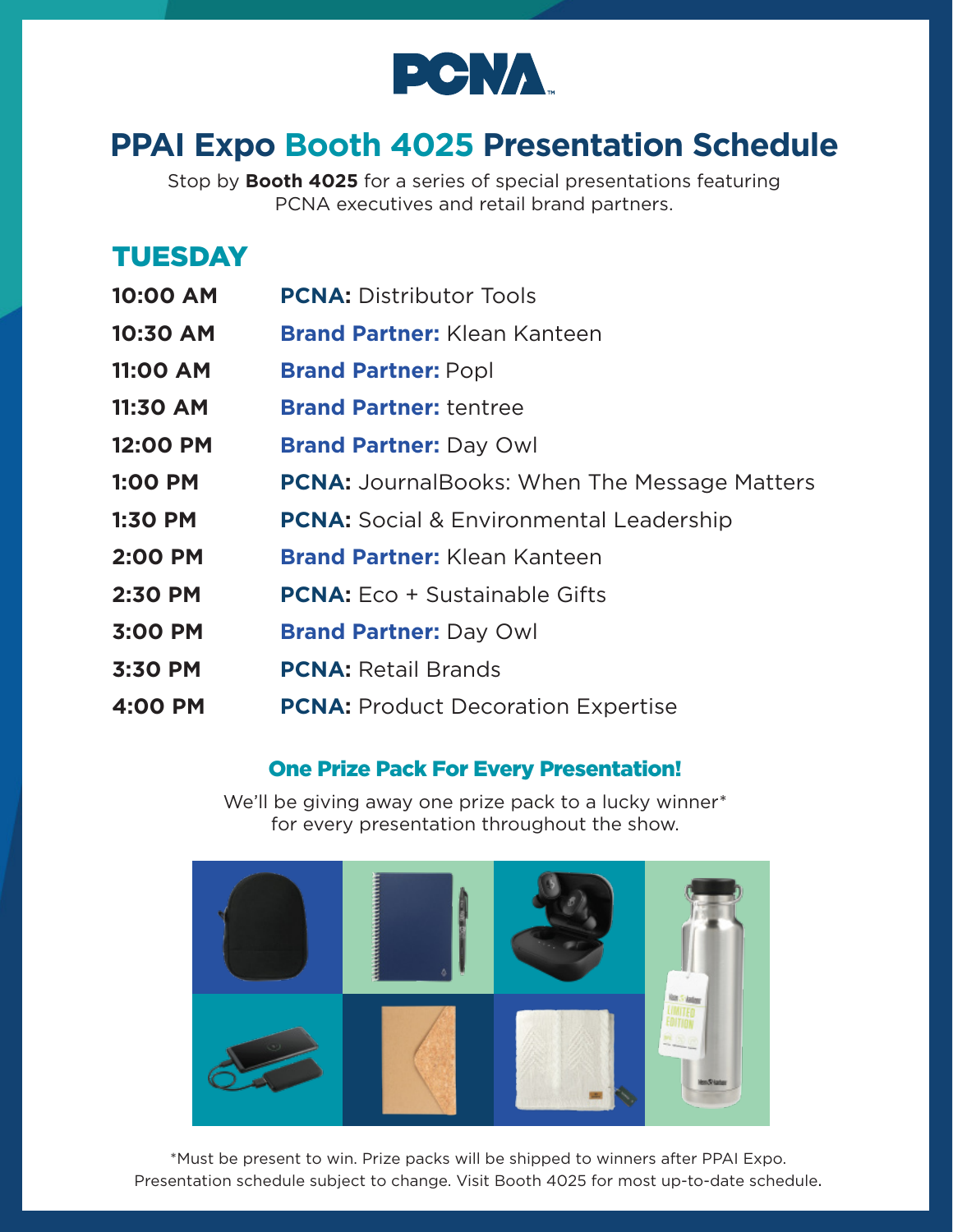

# **PPAI Expo Booth 4025 Presentation Schedule**

Stop by **Booth 4025** for a series of special presentations featuring PCNA executives and retail brand partners.

### **WEDNESDAY**

| 10:00 AM        | <b>Brand Partner: Popl</b>                          |
|-----------------|-----------------------------------------------------|
| 10:30 AM        | <b>Brand Partner: tentree</b>                       |
| <b>11:00 AM</b> | <b>Brand Partner: Rocketbook</b>                    |
| 11:30 AM        | <b>Brand Partner: Skullcandy®</b>                   |
| 12:00 PM        | <b>Brand Partner: mophie®</b>                       |
| <b>1:00 PM</b>  | <b>PCNA:</b> Techceleration: Get Up To Speed        |
| 1:30 PM         | <b>Brand Partner: Skullcandy®</b>                   |
| 2:00 PM         | <b>PCNA: Retail Brands</b>                          |
| 2:30 PM         | <b>Brand Partner: Rocketbook</b>                    |
| 3:00 PM         | <b>PCNA:</b> Eco + Sustainable Gifts                |
| 3:30 PM         | <b>Brand Partner:</b> mophie <sup>®</sup>           |
| 4:00 PM         | <b>PCNA:</b> JournalBooks: When The Message Matters |
|                 |                                                     |

#### One Prize Pack For Every Presentation!

We'll be giving away one prize pack to a lucky winner\* for every presentation throughout the show.



\*Must be present to win. Prize packs will be shipped to winners after PPAI Expo. Presentation schedule subject to change. Visit Booth 4025 for most up-to-date schedule.